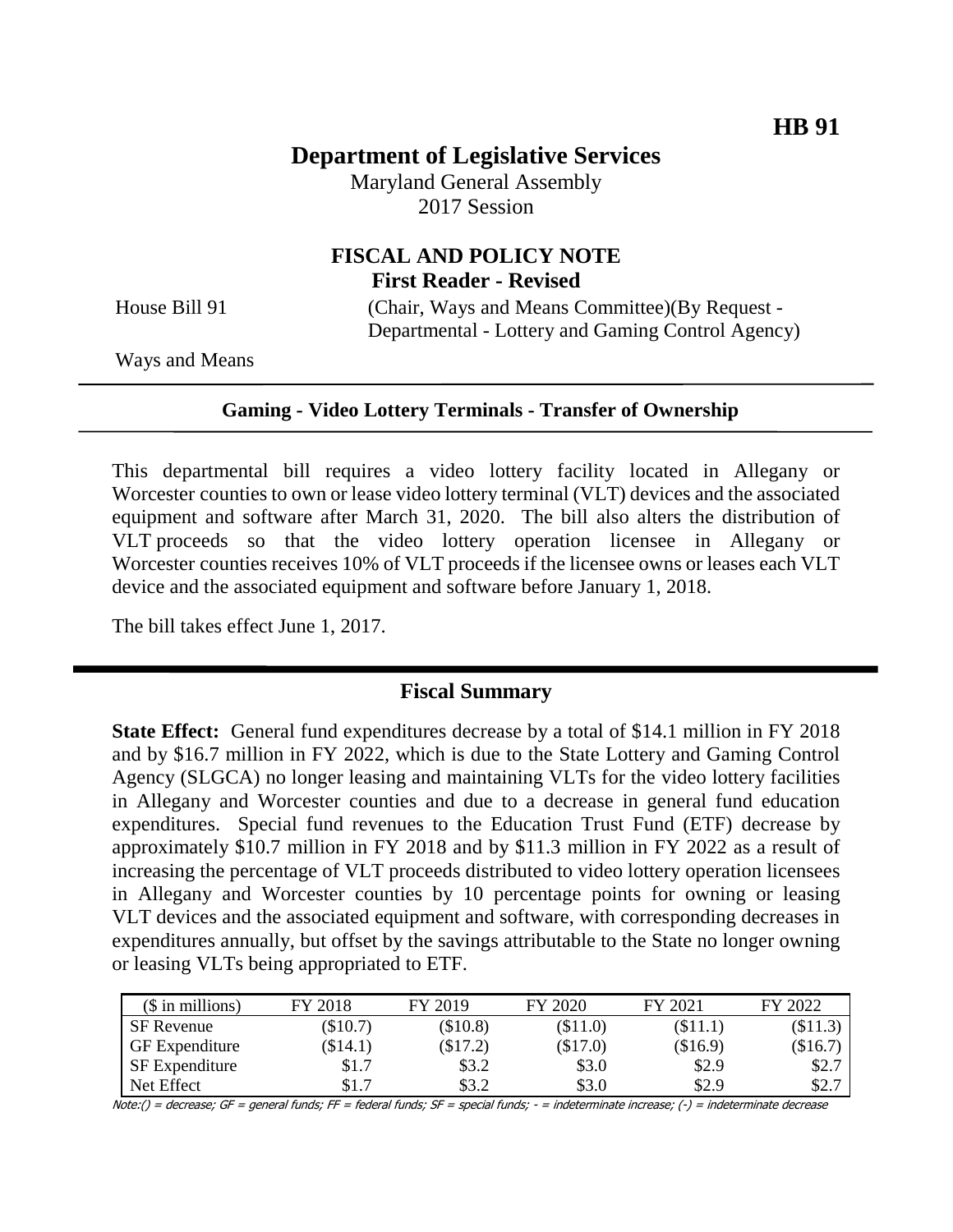**Local Effect:** None.

**Small Business Effect:** SLGCA has determined that this bill has minimal or no impact on small business (attached). The Department of Legislative Services concurs with this assessment.

### **Analysis**

**Current Law:** For a video lottery facility located in Allegany or Worcester counties, VLTs and the associated equipment and software must be owned or leased by the State Lottery and Gaming Control Commission. However, these facilities may apply for permission to assume ownership or the right to lease each VLT device used by the facility. The other four video lottery facilities must own or lease their VLT devices and the associated equipment and software. The video lottery operation licensees in Baltimore City, Cecil County, and Prince George's County receive 6% of the VLT proceeds from their facilities for owning or leasing each VLT device and associated equipment and software, while the video lottery operation licensee in Anne Arundel County receives 8% for doing so. The savings that are attributable to requiring video lottery facilities to own or lease VLTs must be appropriated to the ETF in the year in which the spending would have otherwise occurred.

### *Allegany County Video Lottery Terminal Revenue Distribution*

For the first 10 years of operations at a video lottery facility in Allegany County, gross VLT proceeds from the facility are distributed as follows:

- 0.75% to the Small, Minority, and Women-Owned Businesses Account;
- 2% to SLGCA for administrative costs;
- 2.75% to local impact grants;
- 2.5% to the Purse Dedication Account for horse racing purses and bred funds;
- 50% to the licensee; and
- $\bullet$  the remainder to ETF (42%).

After 10 years of operations, the distribution of VLT proceeds at the facility in Allegany County is generally similar to the distribution at other video lottery facilities, except that the licensee share will be 43% if a 2.5% capital investment requirement is met and the distribution to SLGCA continues to be 2%.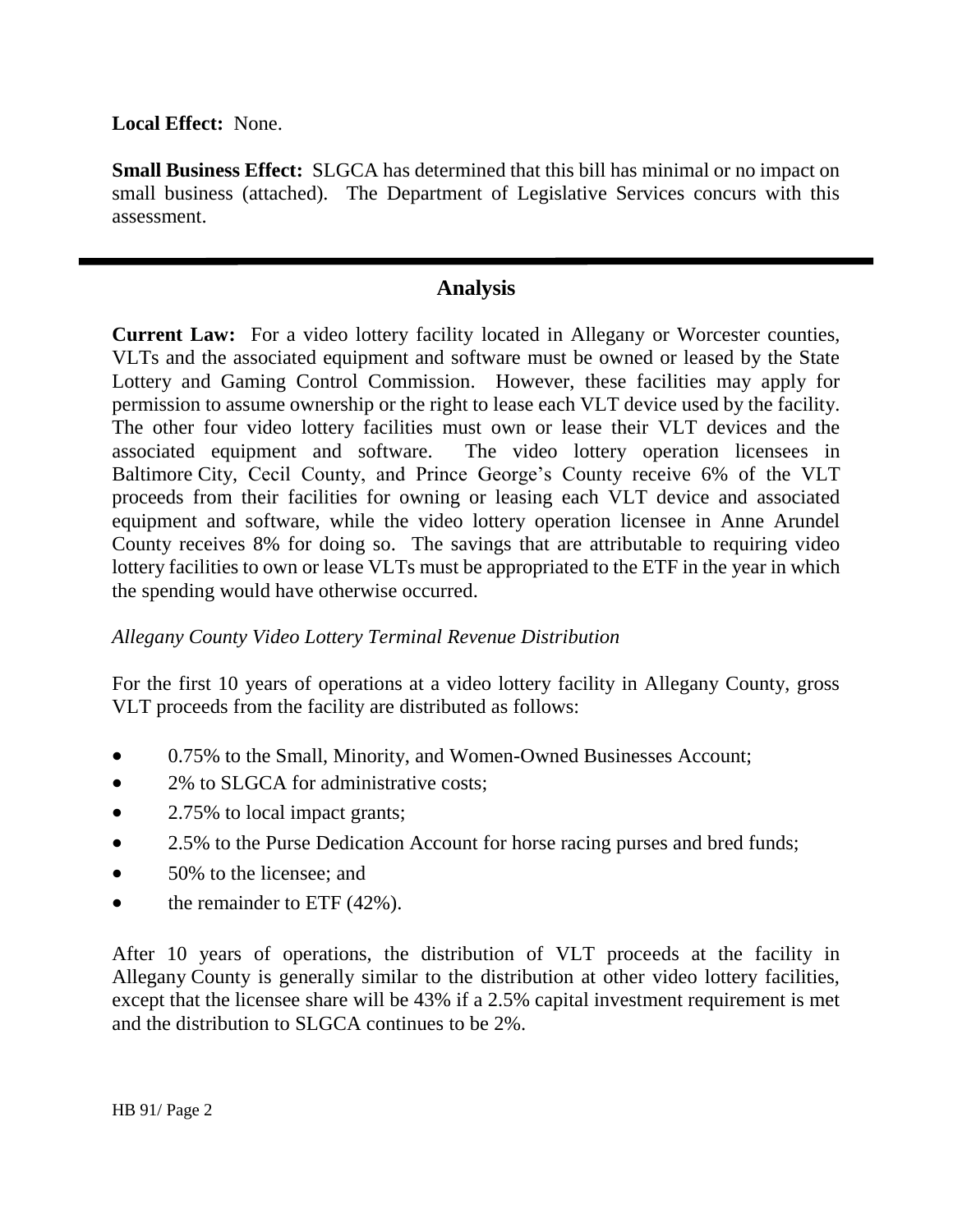### *Worcester County Video Lottery Terminal Revenue Distribution*

Gross VLT proceeds from the Worcester County facility are distributed as follows:

- 1.5% to the Small, Minority, and Women-Owned Businesses Account;
- 1% to SLGCA for administrative costs;
- 5.5% to local impact grants;
- 6% to the Purse Dedication Account for horse racing purses and bred funds;
- 1% to the Racetrack Facility Renewal Account;
- 43% to the licensee, provided that 2.5% of the proceeds from VLTs is spent on capital improvements; and
- $\bullet$  the remainder to ETF (42%).

**Background: Appendix – Maryland Gaming** provides detailed background on gaming in Maryland. **Exhibit 1** shows the percentage of VLT revenues that are currently distributed to each video lottery operation licensee.

## **Exhibit 1 Video Lottery Operation Licensee's Share of VLT Revenues Fiscal 2018 under Current Law**

| <b>Allegany County</b>     | 50% |
|----------------------------|-----|
| <b>Anne Arundel County</b> | 49% |
| <b>Baltimore City</b>      | 46% |
| Prince George's County     | 44% |
| <b>Worcester County</b>    | 43% |
| Cecil County               | 39% |

VLT: video lottery terminal

Source: Department of Legislative Services

Under the bill, the video lottery operation licensee in Allegany County would receive 60% of VLT revenues and the video lottery operation licensee in Worcester County would receive 53% of VLT revenues if the licensees own or lease their VLTs and the associated equipment and software before January 1, 2018.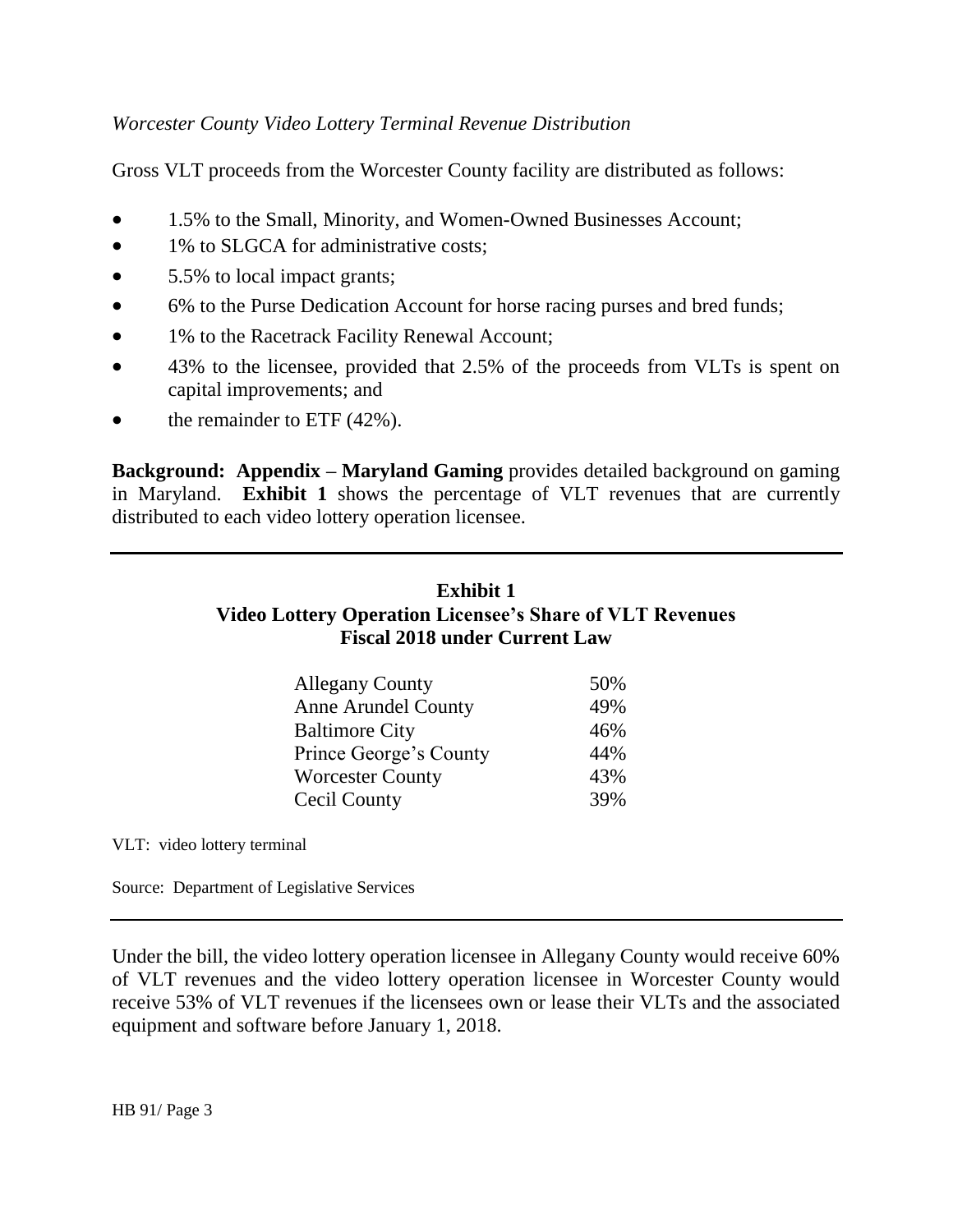SLGCA advises that it currently leases VLTs at an annual cost of \$9,600 per machine, and the average cost of purchasing a VLT can vary from \$15,000 to \$30,000, depending on the manufacturer. Assuming that video lottery operation licensees in Allegany and Worcester counties are able to acquire VLTs for \$25,000 per machine beginning in fiscal 2018 and then spend \$2,000 per machine annually on maintenance in subsequent years, **Exhibit 2** shows the net revenue impact for the video lottery operation licensees in Allegany and Worcester counties.

### **Exhibit 2 Estimated VLT Revenues and Expenditures For Video Lottery Operation Licensees under the Bill Fiscal 2018-2022 (\$ in Millions)**

|                                                    | 2018       | 2019  | 2020  | 2021  | 2022  | <b>Total</b> |
|----------------------------------------------------|------------|-------|-------|-------|-------|--------------|
| 10% Increase in Allegany County Licensee Revenues  | \$4.5      | \$4.6 | \$4.7 | \$4.8 | \$4.8 | \$23.4       |
| Allegany County Licensee VLT Expenditures          | 16.6       | 1.3   | 1.3   | 1.3   | 1.3   | 21.8         |
| <b>Net Impact for Allegany County Licensee</b>     | $\$12.0)$  | \$3.3 | \$3.4 | \$3.4 | \$3.5 | \$1.6        |
| 10% Increase in Worcester County Licensee Revenues | \$6.1      | \$6.2 | \$6.3 | \$6.4 | \$6.5 | \$31.4       |
| Worcester County Licensee VLT Expenditures         | 20.0       | 1.6   | 1.6   | 1.6   | 1.6   | 26.4         |
| <b>Net Impact for Worcester County Licensee</b>    | $(\$13.9)$ | \$4.6 | \$4.7 | \$4.8 | \$4.9 | \$5.0        |
| VLT: video lottery terminal                        |            |       |       |       |       |              |

Source: Department of Legislative Services

**State Fiscal Effect:** The bill requires video lottery operation licensees in Allegany and Worcester counties to own or lease VLTs and the associated equipment after March 31, 2020. If these licensees assume VLT ownership before January 1, 2018, they will receive 10% of the VLT proceeds from their facility; otherwise they will receive 6% of the proceeds. The Department of Legislative Services assumes the licensees in Allegany and Worcester counties will own or lease their VLTs and associated equipment and software beginning in fiscal 2018 because the licensees can likely own or lease VLTs for less than 10% of their VLT proceeds.

Assuming a one-month implementation delay, beginning in fiscal 2018, SLGCA general fund expenditures decrease by \$14.0 million annually from no longer incurring expenses for leasing and maintaining VLTs at the facilities in Allegany and Worcester counties. However, SLGCA general fund expenditures increase by \$1.6 million in fiscal 2018 as a result of cancelling a VLT leasing contract prior to the contract's termination date of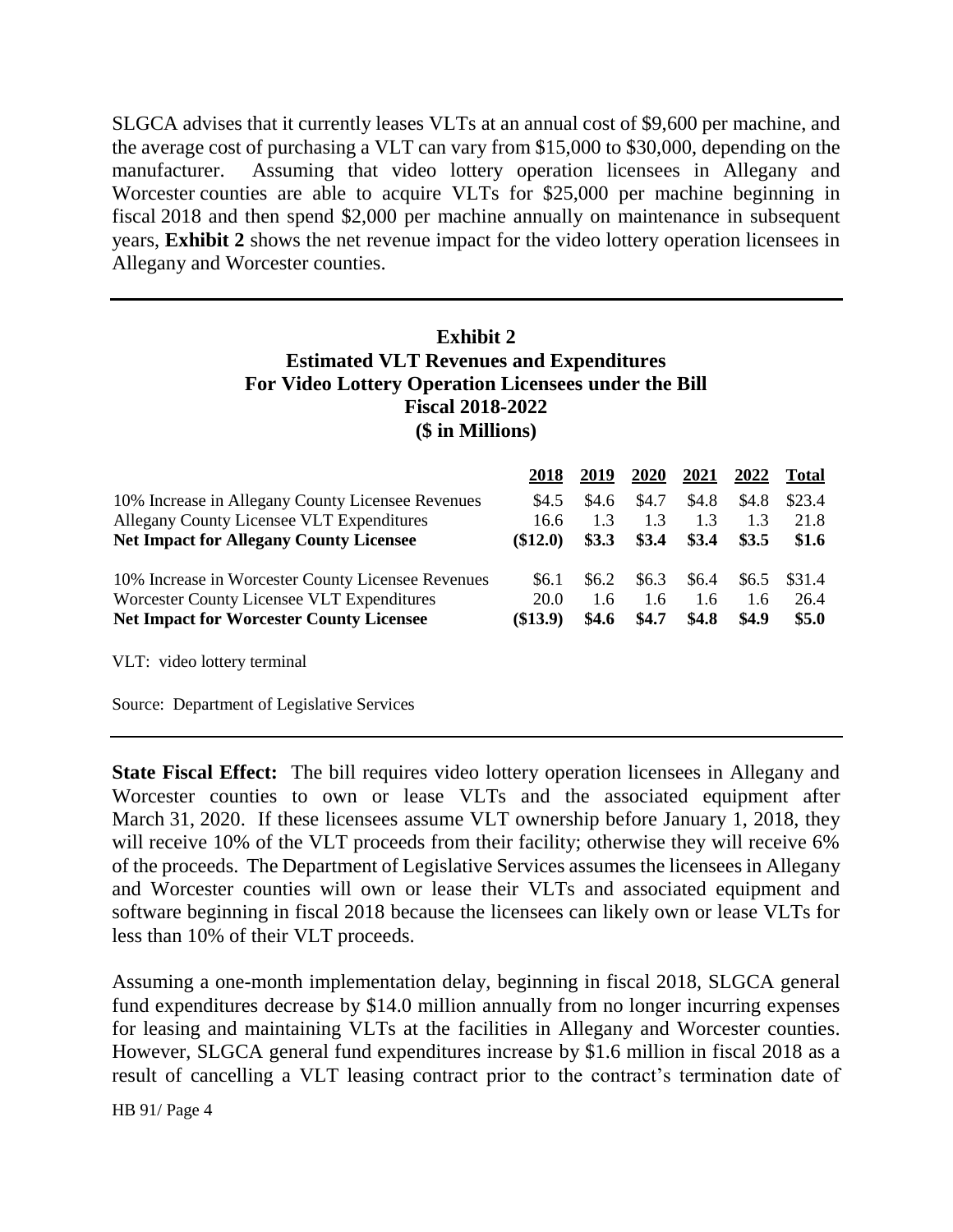March 31, 2020, so the net effect in fiscal 2018 is a general fund expenditure decrease of \$12.4 million. This savings must be appropriated to the ETF, so ETF expenditures increase by an equivalent amount.

The bill decreases the percentage of VLT proceeds being distributed to ETF. ETF revenues are currently budgeted for the State foundation program, the State's largest education aid formula. Thus, any decrease in ETF revenues increases general fund appropriations for the State foundation program by an equal amount. ETF revenues decrease by approximately \$10.7 million in fiscal 2018 and by \$11.3 million in fiscal 2022, as shown in **Exhibit 3**. The distribution of VLT proceeds to the Allegany County licensee increases by \$4.55 million in fiscal 2018 and by \$4.83 million in fiscal 2022, and the distribution of VLT proceeds to the Worcester County video lottery operation licensee increases by \$6.10 million in fiscal 2018 and by \$6.48 million in fiscal 2022.

### **Exhibit 3 Fiscal Effect of Increasing the VLT Distribution to Licensees Fiscal 2018-2022 (\$ in Millions)**

|                                            | <b>FY 2018</b> | <b>FY 2019</b> | <b>FY 2020</b> | FY 2021 | FY 2022 |
|--------------------------------------------|----------------|----------------|----------------|---------|---------|
| <b>Allegany County Licensee</b>            | \$4.55         | \$4.62         | \$4.69         | \$4.76  | \$4.83  |
| <b>Worcester County Licensee</b>           | 6.10           | 6.19           | 6.29           | 6.38    | 6.48    |
| <b>Education Trust Fund Revenues</b>       | (10.65)        | (10.81)        | (10.97)        | (11.14) | (11.30) |
| <b>Education Trust Fund Expenditures</b>   | 1.75           | 3.19           | 3.03           | 2.86    | 2.70    |
| <b>General Fund Education Expenditures</b> | (1.75)         | (3.19)         | (3.03)         | (2.86)  | (2.70)  |
| General Fund SLGCA Expenditures            | (12.40)        | (14.00)        | (14.00)        | (14.00) | (14.00) |
| <b>Net Fiscal Impact</b>                   | \$1.75         | \$3.19         | \$3.03         | \$2.86  | \$2.70  |

SLGCA: State Lottery and Gaming Control Agency VLT: video lottery terminal

Source: Board of Revenue Estimates; Department of Legislative Services

HB 91/ Page 5 While the Department of Legislative Services assumes video lottery operation licensees in Allegany and Worcester counties will own or lease VLTs and the associated equipment beginning in fiscal 2018, they are not required to do so until after March 31, 2020. If the licensees in Allegany and Worcester counties opt to wait until after March 31, 2020, to own or lease VLTs, ETF revenues decrease by approximately \$1.65 million in fiscal 2020 and by \$6.78 million in fiscal 2022. SLGCA general fund expenditures would decrease by \$3.5 million in fiscal 2020 and by \$14.0 million annually thereafter from no longer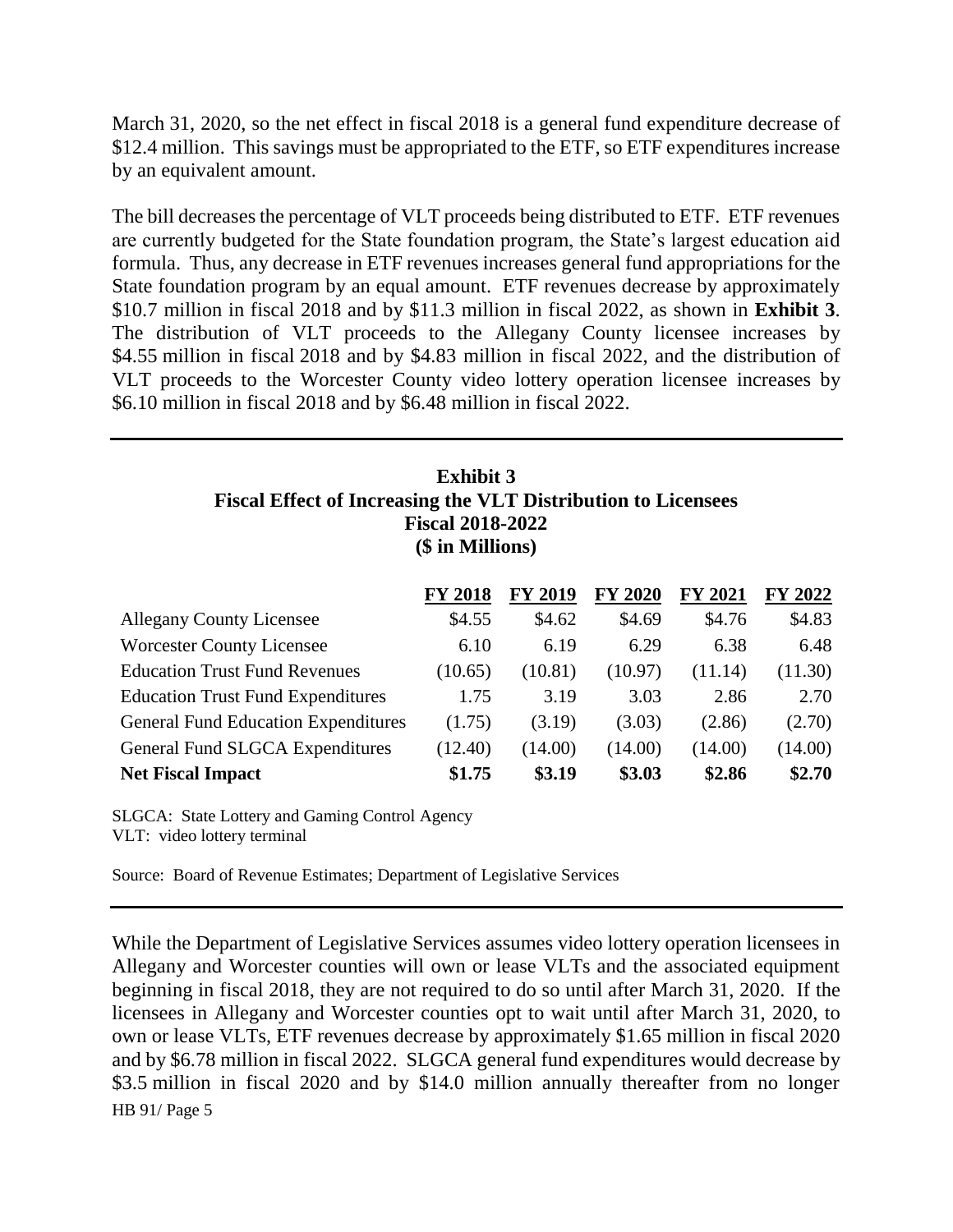incurring expenses for leasing and maintaining VLTs at the facilities in Allegany and Worcester counties with the savings appropriated to the ETF. The distribution of VLT proceeds to the Allegany County video lottery operation licensee would increase by \$0.7 million in fiscal 2020 and by \$2.9 million in fiscal 2022, and the distribution of VLT proceeds to the Worcester County video lottery operation licensee would increase by \$0.94 million in fiscal 2020 and by \$3.89 million in fiscal 2022.

## **Additional Information**

**Prior Introductions:** None.

**Cross File:** SB 495 (Chair, Budget and Taxation Committee)(By Request - Departmental - Lottery and Gaming Control Agency) – Budget and Taxation.

**Information Source(s):** Worcester County; Comptroller's Office; Maryland State Lottery and Gaming Control Agency; Department of Legislative Services

| <b>Fiscal Note History:</b> | First Reader - February 6, 2017         |
|-----------------------------|-----------------------------------------|
| $\text{md}/\text{irb}$      | Revised - Clarification - March 7, 2017 |

Analysis by: Heather N. Ruby Direct Inquiries to:

(410) 946-5510 (301) 970-5510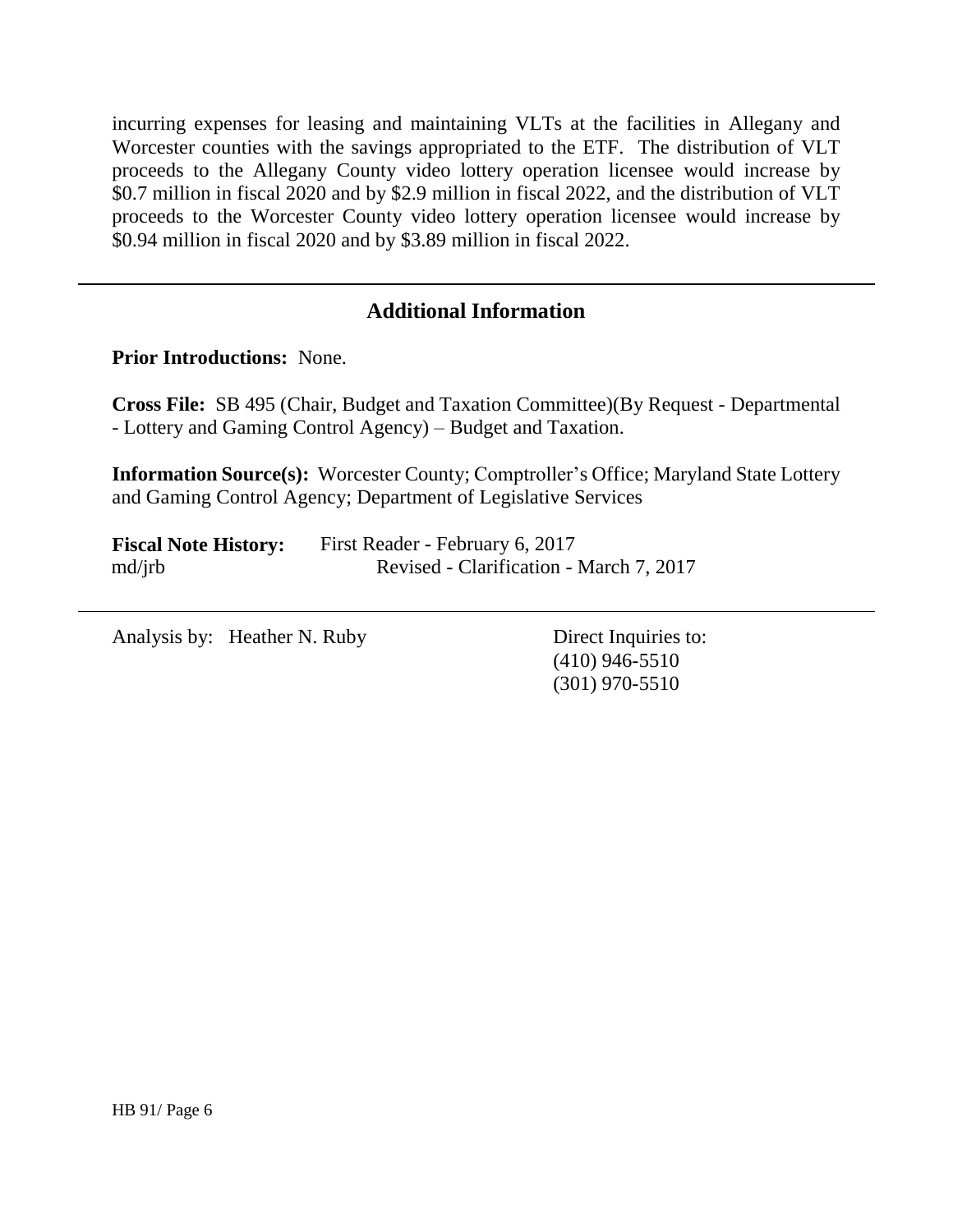### **Appendix – Maryland Gaming**

The State of Maryland has authorized and awarded six video lottery operation licenses in Baltimore City and Allegany, Anne Arundel, Cecil, Prince George's, and Worcester counties with a maximum number of 16,500 video lottery terminals (VLTs) allotted in the State. The opening date and the number of VLTs and table games for each facility as of January 2017 are shown in **Exhibit 1**.

#### **Exhibit 1 Number of VLTs and Table Games in Maryland**

| Casino                     | County                | <b>Opening Date</b> | <b>VLTs</b> | <b>Table Games</b> |
|----------------------------|-----------------------|---------------------|-------------|--------------------|
| <b>Hollywood Casino</b>    | Cecil                 | September 2010      | 850         | 20                 |
| Ocean Downs                | Worcester             | January 2011        | 800         |                    |
| Maryland Live!             | Anne Arundel          | June 2012           | 3,906       | 209                |
| Rocky Gap Casino           | Allegany              | May 2013            | 662         | 17                 |
| Horseshoe Casino           | <b>Baltimore City</b> | August 2014         | 2,202       | 179                |
| <b>MGM National Harbor</b> | Prince George's       | December 2016       | 3,237       | 165                |

VLT: video lottery terminal

Source: State Lottery and Gaming Control Agency; Department of Legislative Services

#### *VLT and Table Game Revenues*

The estimated revenues from VLTs and table games in fiscal 2018 through 2022 are shown in **Exhibit 2**. A total of \$1.79 billion in gross gaming revenues is projected in fiscal 2018, including \$546.7 million to be distributed to the Education Trust Fund.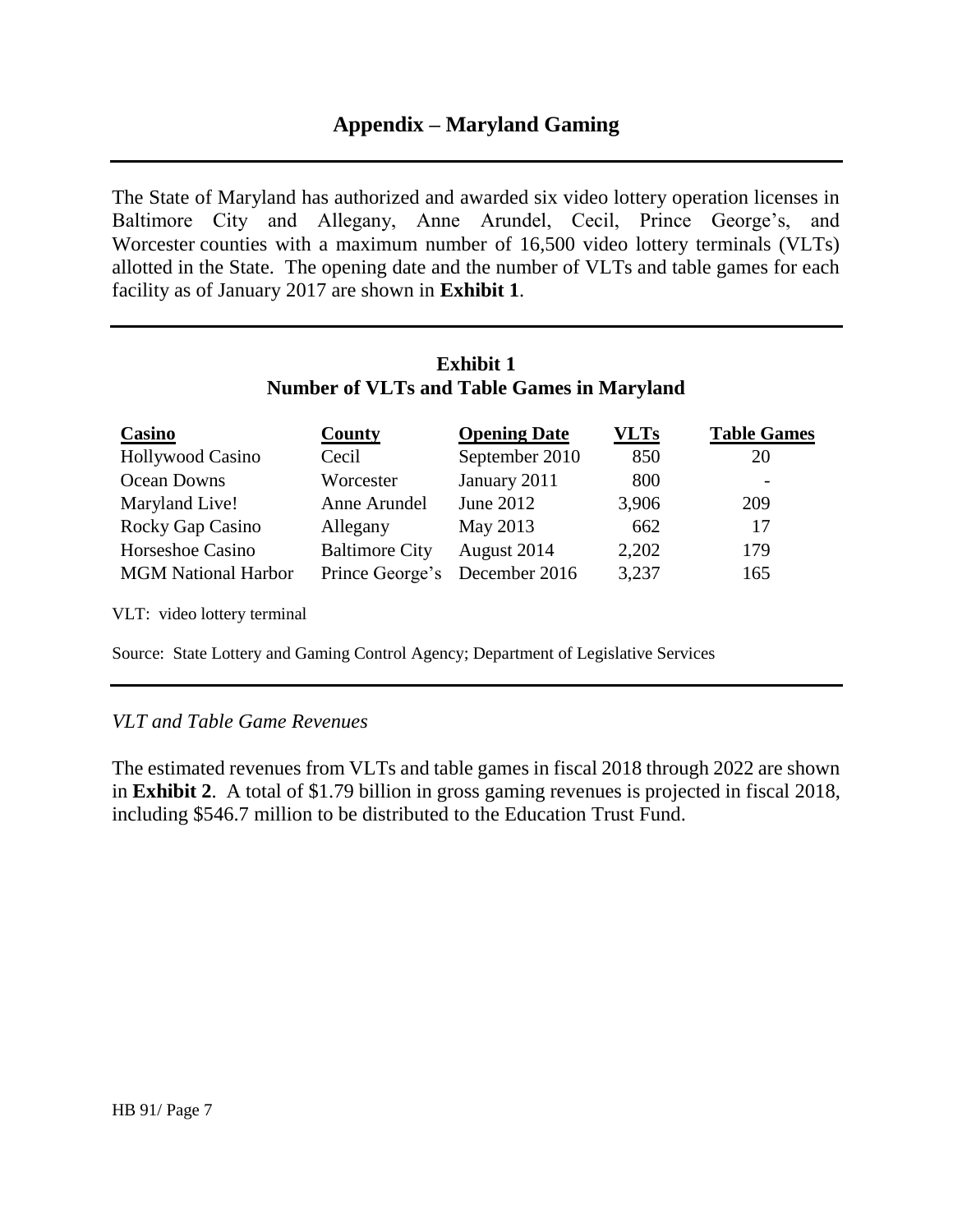### **Exhibit 2 Distribution of Estimated VLT and Table Game Revenues in Maryland Current Law (\$ in Millions)**

|                                   | <b>FY 2018</b> | <b>FY 2019</b> | <b>FY 2020</b> | FY 2021   | FY 2022   |
|-----------------------------------|----------------|----------------|----------------|-----------|-----------|
| <b>VLTs Distribution</b>          |                |                |                |           |           |
| <b>Education Trust Fund</b>       | \$447.9        | \$454.1        | \$460.9        | \$467.8   | \$474.8   |
| <b>Lottery Operations</b>         | 11.8           | 11.9           | 12.1           | 12.3      | 12.5      |
| <b>Purse Dedication Account</b>   | 66.4           | 67.3           | 68.3           | 69.3      | 70.3      |
| <b>Racetrack Renewal Account</b>  | 10.9           | 11.0           | 11.2           | 11.3      | 11.5      |
| <b>Local Impact Grants</b>        | 61.0           | 61.9           | 62.8           | 63.7      | 64.7      |
| <b>Business Investment</b>        | 16.6           | 16.9           | 17.1           | 17.4      | 17.6      |
| Licensees                         | 517.8          | 524.8          | 532.6          | 540.6     | 548.7     |
| <b>Total VLTs</b>                 | \$1,132.4      | \$1,147.8      | \$1,165.0      | \$1,182.5 | \$1,200.3 |
| <b>Table Games Distribution</b>   |                |                |                |           |           |
| <b>Education Trust Fund</b>       | \$98.8         | \$100.0        | \$101.5        | \$103.0   | \$104.6   |
| <b>Local Impact Grants</b>        | 32.9           | 33.3           | 33.8           | 34.3      | 34.9      |
| Licensees                         | 526.8          | 533.4          | 541.4          | 549.5     | 557.7     |
| <b>Total Table Games</b>          | \$658.5        | \$666.7        | \$676.7        | \$686.9   | \$697.2   |
| <b>Total VLTs and Table Games</b> | \$1,790.9      | \$1,814.5      | \$1,841.8      | \$1,869.4 | \$1,897.4 |
| <b>Total Education Trust Fund</b> | \$546.7        | \$554.1        | \$562.4        | \$570.9   | \$579.4   |

VLT: video lottery terminal

Source: Board of Revenue Estimates; Department of Budget and Management; Department of Legislative Services